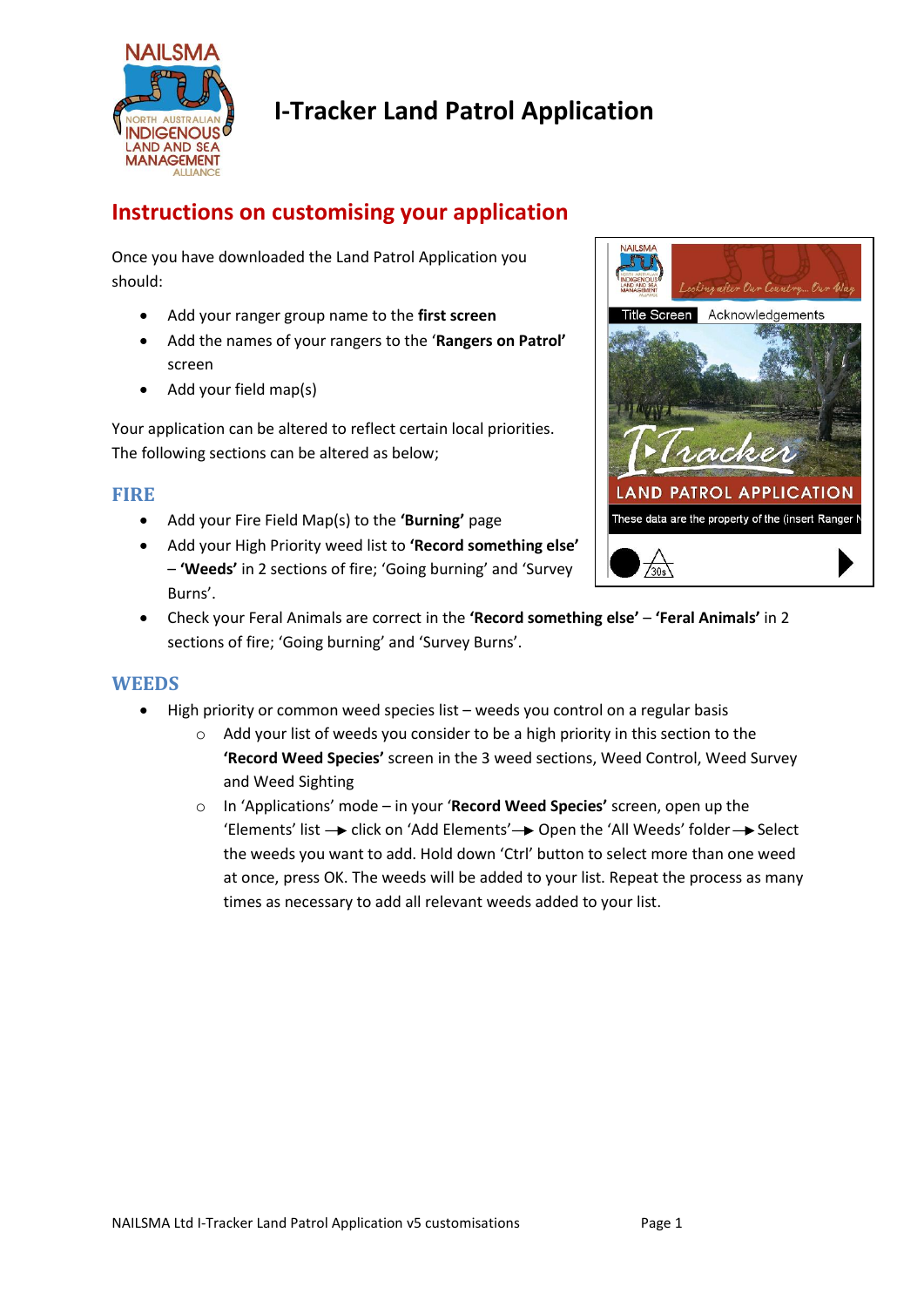| Properties<br><b>Common Weeds</b><br>Screen<br>Common Weeds<br>Name<br><b>Element List</b>                                         |    |  |  |  |
|------------------------------------------------------------------------------------------------------------------------------------|----|--|--|--|
| Mission Grass; Mossman R []<br>Elements<br><b>Mission Grass</b><br><b>Froward</b> Element<br>$\Sigma$                              |    |  |  |  |
| <b>Edit Element List</b><br>$\mathbf{x}$<br>Image 2<br>Add Elements<br><b>Select Items</b>                                         |    |  |  |  |
| Find Next<br>New Element                                                                                                           |    |  |  |  |
| $+$<br>All Weeds<br>Edit Element<br>Native Animals<br>Applications                                                                 |    |  |  |  |
| □ 圖 Land Patrol Application NT_v4<br>Remove<br>∣er)<br>E E LPA Title Screen and Acknowledgements<br>Clear<br><b>EI</b> Patrol Type |    |  |  |  |
| E Seasonal Calendar<br>Start Patrol<br>Move Up<br><b>E</b> ■ Events                                                                |    |  |  |  |
| Move Down<br>E Finish Patrol<br>tive Plant<br><b>D</b> Uncategorized<br>Move First                                                 |    |  |  |  |
| <b>D</b> / NOTE<br>Move Last<br>Sort                                                                                               | ඟි |  |  |  |
|                                                                                                                                    |    |  |  |  |
|                                                                                                                                    |    |  |  |  |
| QK<br>Cancel                                                                                                                       |    |  |  |  |
| QK<br>Cancel<br>0s                                                                                                                 |    |  |  |  |
|                                                                                                                                    |    |  |  |  |

o If there is a weed in the list that needs to be removed. Select the weed in the 'Elements Lists', and then press 'Remove'.

| <b>Edit Element List</b>                             |                 |              |
|------------------------------------------------------|-----------------|--------------|
| Name                                                 | $l$ con $32x32$ | Add Elements |
| Click here to quickly create a new Element<br>$\ast$ |                 |              |
| <b>Grader Grass</b>                                  |                 | New Element  |
| Sicklepod                                            |                 | Edit Element |
| Hyptis (Stinking Roger)                              |                 |              |
| Knobweed                                             |                 |              |
| Paddys Lucerne (Sida Retusa)                         |                 | Remove       |
| Lantana                                              | $\blacksquare$  | <b>Ulear</b> |
| Mimosa / Giant Sensitive Plant                       |                 |              |
| Gamba Grass                                          |                 | Move Up      |
| TAKE A PHOTO OF A WEED                               |                 |              |
| Other Weeds                                          |                 | Move Down    |
| No More Weeds                                        |                 | Move First   |